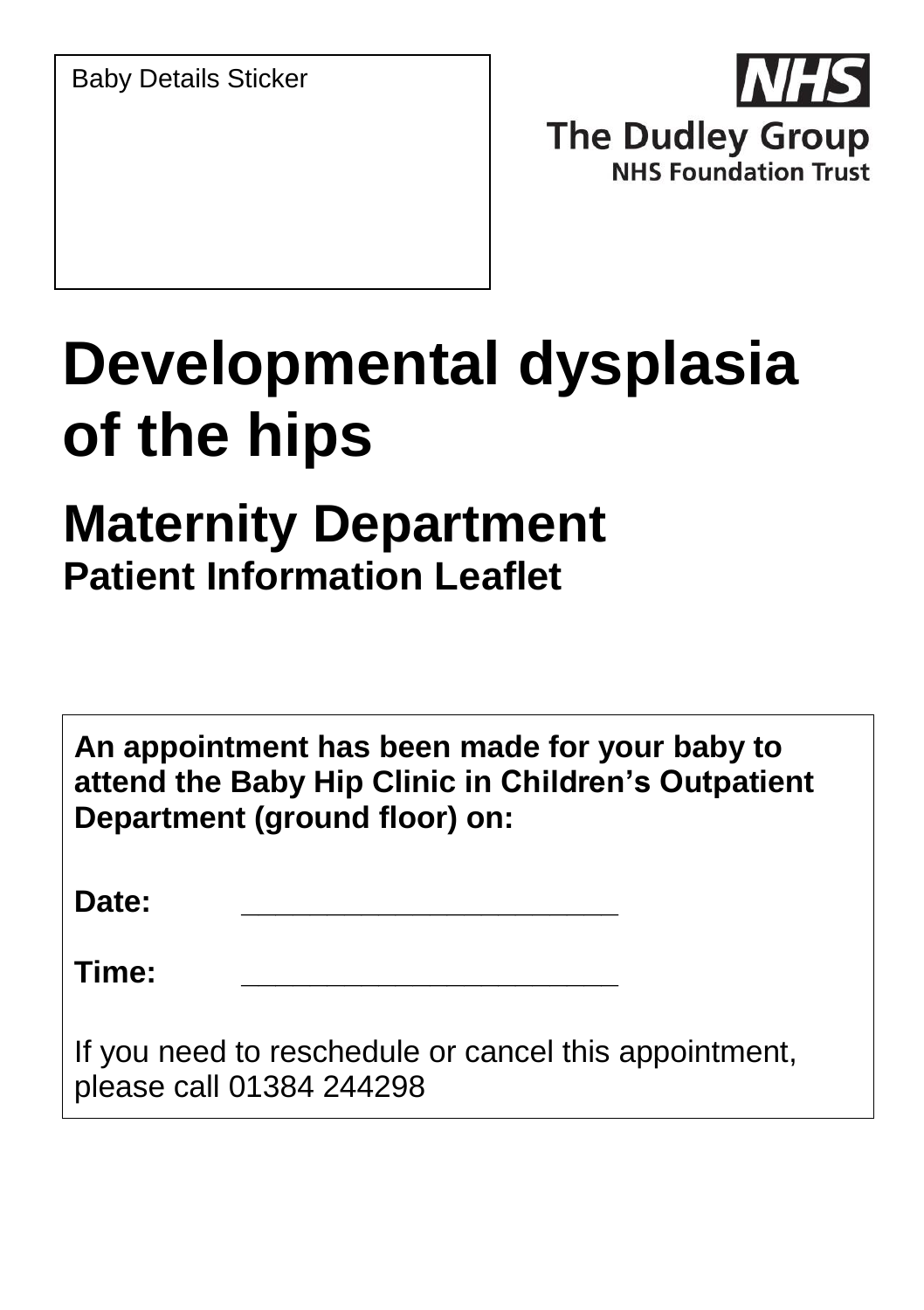## **Introduction**

Your baby's hips were checked at birth as part of the newborn physical examination. Having had this examination, the midwife/doctor suspects that your baby may have developmental dysplasia of the hip. This leaflet gives more information about what this is and how it is diagnosed.

## **What is developmental dysplasia of the hip?**

Developmental dysplasia of the hip (DDH) is a condition where the ball and socket joint of the hips does not form properly. It is also sometimes known as congenital hip dislocation or hip dysplasia.

The hip joint connects the thigh bone to the pelvis. The top of the thigh bone is rounded like a ball and sits inside the cup-shaped hip socket.

In DDH, the socket of the hip is not well developed and the top of the thigh bone is not held tightly in place. In severe cases, the top of the thigh bone can come out of the socket (dislocate).

Without treatment, DDH may lead to problems later in life, including:

- Developing a limp
- Hip pain especially during the teenage years
- Painful and stiff joints (osteoarthritis)

With early diagnosis and treatment, most children are able to develop normally and have a full range of movement in their hip.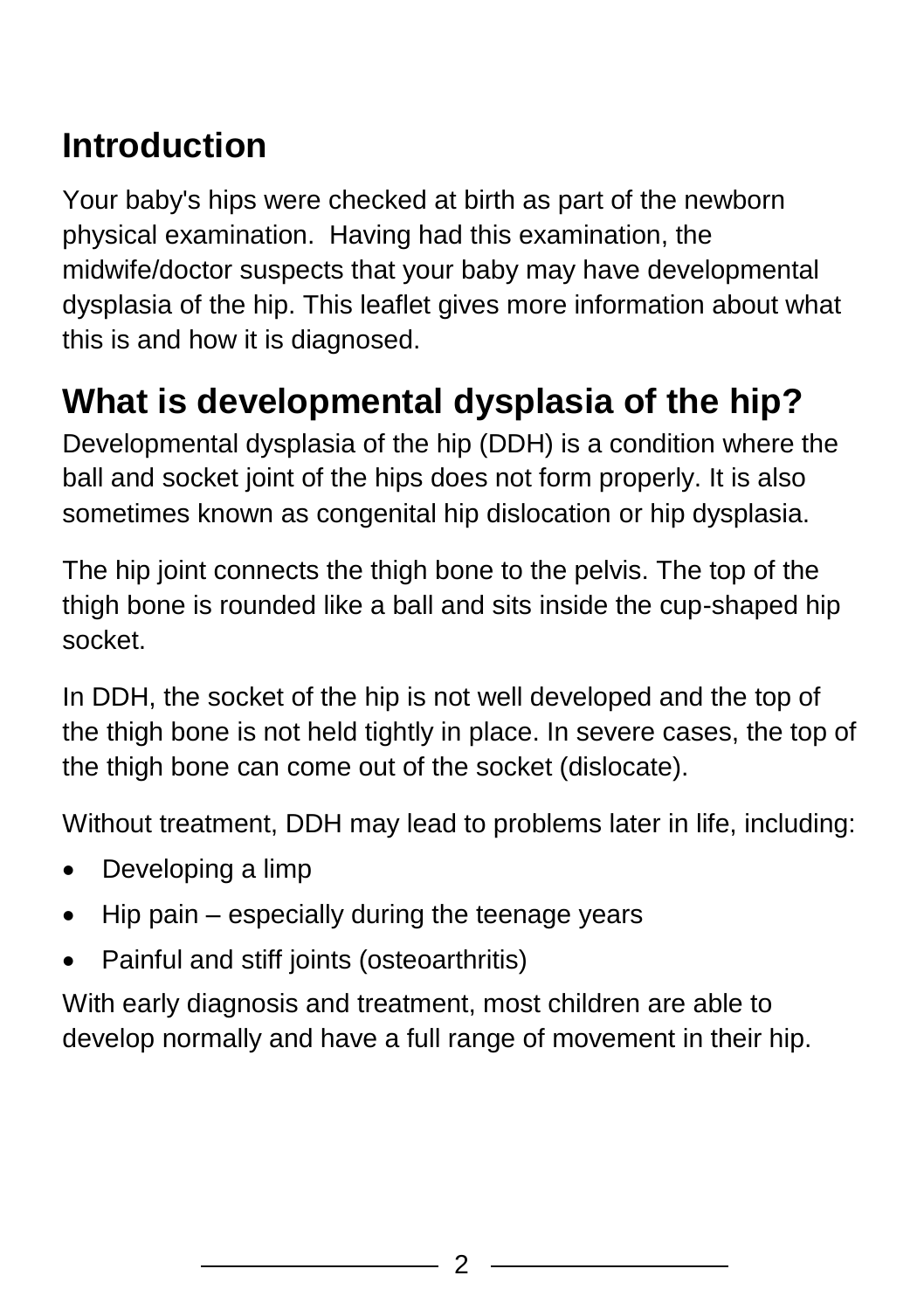## **How is DDH treated?**

Babies diagnosed with DDH early in life are usually treated with a fabric splint called a Pavlik harness. This secures both of your baby's hips in a stable position and allows them to develop

normally. The harness needs to be worn constantly for several weeks and should not be removed by anyone except a health professional.

We will provide detailed instructions on how to look after your baby while they are wearing a Pavlik harness.



Occasionally, surgery may be needed if the Pavlik harness has not helped.

## **How is DDH diagnosed?**

In order to diagnose DDH, your baby will need to have an ultrasound scan. The date of this appointment is on the front of this leaflet. It is essential for your baby to attend this appointment.

On the day of the appointment, your baby will have an ultrasound scan of the affected hip(s) and an assessment by a member of the medical team.

We will discuss the results of the scan with you and if DDH is diagnosed, the appropriate treatment will be discussed with you. If you are unable to attend the appointment, please contact the Children's Outpatient Department on 01384 244298.